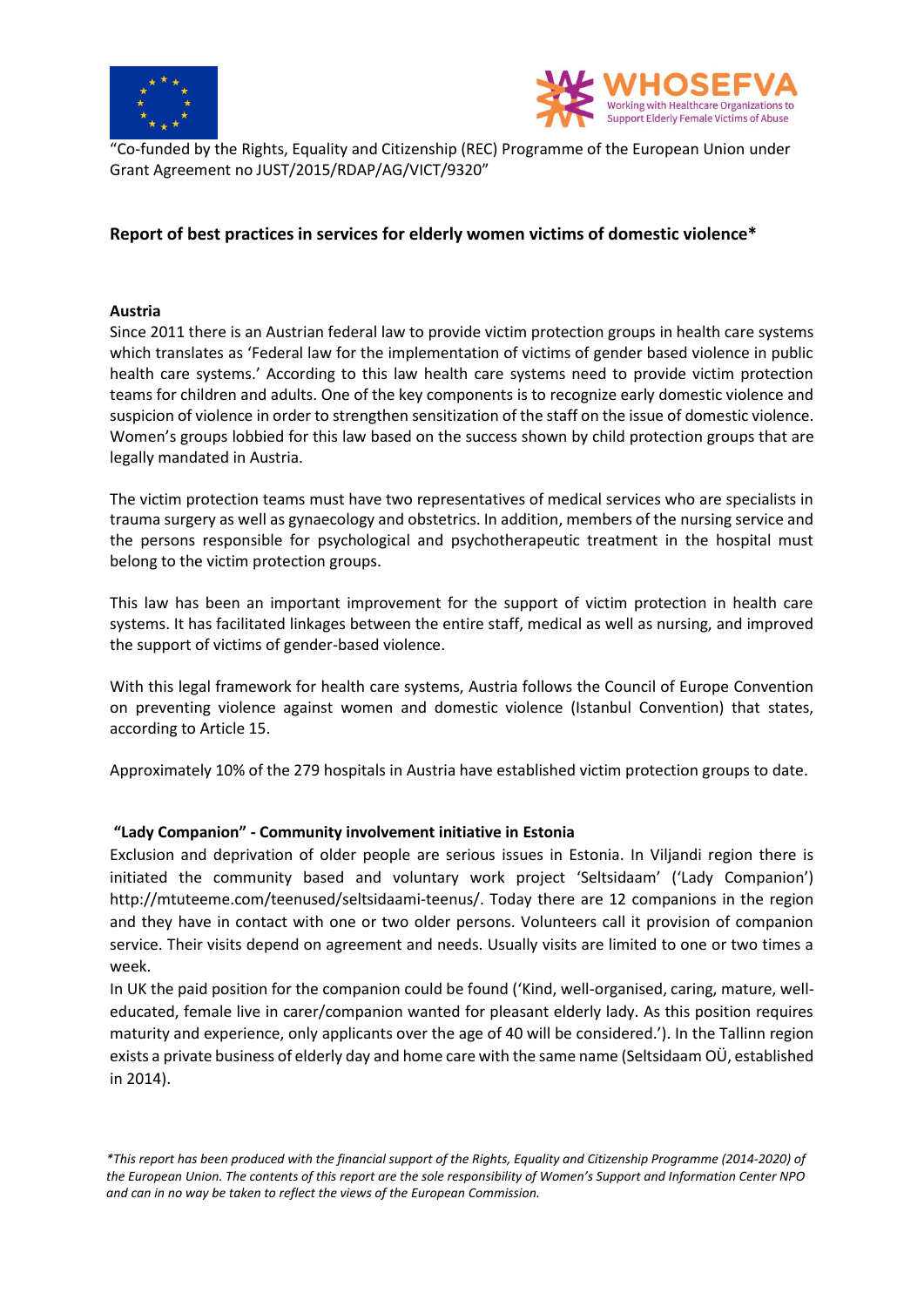



"Co-funded by the Rights, Equality and Citizenship (REC) Programme of the European Union under Grant Agreement no JUST/2015/RDAP/AG/VICT/9320"

## **"Friendship Clubs" – Municipal initiative in Greece**

"Friendship Clubs" for elder persons is an initiative of the Municipality of Athens. The clubs operate at community level to provide services to older persons. They are spaces for social gathering for older people in order to meet their peers; exchange views, opinions and ideas; pass their free time creatively; take part in artistic and physical activities and daily excursions. There are also health services provided in the clubs. This initiative was developed by the Municipality of Athens in 1985. Today there are 25 Friendship clubs along the municipality area with more than 5000 members. The clubs are open to individuals that reside in the municipality, who are over 60 years or pensioners that are even younger than 60 years old. There is a registration fee that corresponds to 5 euros per year.

### **Finland**

In Finland Suvanto – For A Safe Old Age runs a weekly peer support group for older people who are or have been experiencing abuse. The group is guided by two professionals. Its aims are to raise awareness of different types of abuse, stop abuse and empower older people to control their own life. Each candidate member is interviewed for making sure she/he is able to join and work in the group. According to feedback from the members, the group has been beneficial for their life situation to stop abuse and improve their quality of life. suvantory.fi/en/.

The organization also coordinates the annual event World Elder Abuse Awareness Day on 15th of June. On this date various events are held in many parts of the world to highlight the problem of elder abuse and to inform both the professionals and the public about the importance of the violence prevention work.

### **Northern Ireland** - **COPE (Connecting Older People Electronically)**

Kilcooley Women's Centre (KWC) is the main female support organization for the region of Ards North Down, in Northern Ireland. It offers a comprehensive range of support services for all ages, with a particular focus on support for elders. This includes poverty, disadvantage, mental and physical well-being and peer support. This includes older women who have been or are living in an abusive home. The organization uses a range of methods of supporting this group, including referring for counseling, support in the home, arts programmes to build confidence, events and outings.

Kilcooley Womens Centre in partnership with Co Down Rural Network have co-designed a project to assist older people to communicate, keep in touch electronically and assist them to maximize the new social media platforms and multiple devices many of them now use. The project COPE (Connecting older people electronically) specifically work with groups to enable them to access electronic crime prevention and reporting platforms to tackle crime and the fear od crime amongst this age group. The project delivers training workshops to older people in three community hubs - Kilcooley Womens Centre, Ballywalter and Portaferry. The workshops help them to understand, use and maximize social media to communicate. Help is given to understand "smartphone", IPAD/Tablet and other devices. The older persons gain skills in skype and further via internet, helping them save on telephone calls and reduce the feeling of social isolation.